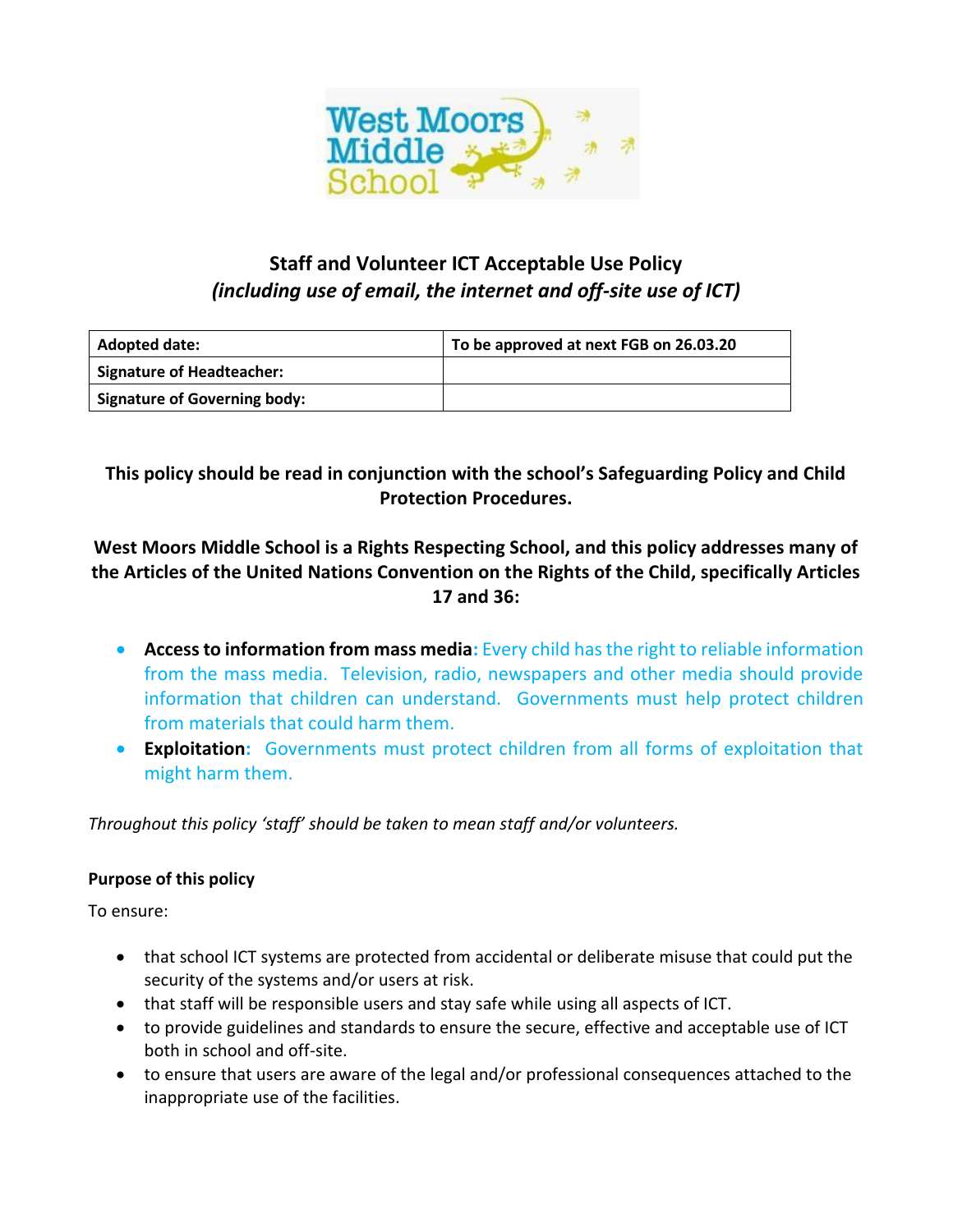#### **General Principles**

- The school's ICT systems are for educational and administrative purposes. Staff are not permitted to use the school's ICT systems for personal or recreational use.
- Staff must be aware that they are responsible for the security for any data they take off-site whether on a laptop PC, hand-held device or on removable media.
- Staff are responsible for all content stored under their name on the ICT system and for any information sent from their account. This means every account, including email accounts, may only be used by the person to whom it is assigned and is not to be shared with anyone for any reason. Staff will be held responsible for any illegal activity that occurs from the use of their account. For this reason staff will not disclose their username or password to anyone else or try to use any other person's username and password.
- Staff will immediately report any illegal, inappropriate or harmful material or incident as soon as they become aware, to their line manager or in his/her absence or if relating to their line manager to their manager's manager.
- West Moors Middle School retains the right under the Regulation of Investigatory Powers Act (RIPA) Act 2000 to access all information held on its information and communications facilities, to monitor or intercept any system logs, web pages, E-mail messages, network account or any other data on any computer system owned by West Moors Middle School. This will be for the purposes of preventing, detecting or investigating crime or misuse, ascertaining compliance with regulatory standards and West Moors Middle School policies, or to secure effective system operation.
- West Moors Middle School reserves the right to disclose the contents of any email or other electronic communications to comply with or assist law enforcement officials or legal authorities. It should be noted that email messages (deleted or otherwise) may be treated as written evidence in law.
- Staff must use school ICT systems in a professional and responsible way, including ensuring that there is no risk to their safety or to the safety and security of the ICT systems and other users.
- Teaching staff (which includes TAs) will recognize the value of the use of ICT for enhancing learning and will ensure that students/pupils receive appropriate opportunities to gain from the use of ICT.
- Teaching staff will, where possible and relevant, educate the pupils in the safe use of ICT and embed e-safety in their work with young people.

### **Acceptable and professional use of ICT**

Staff will at all times be professional in their communications and actions when using school ICT systems. This will include (but is not limited to):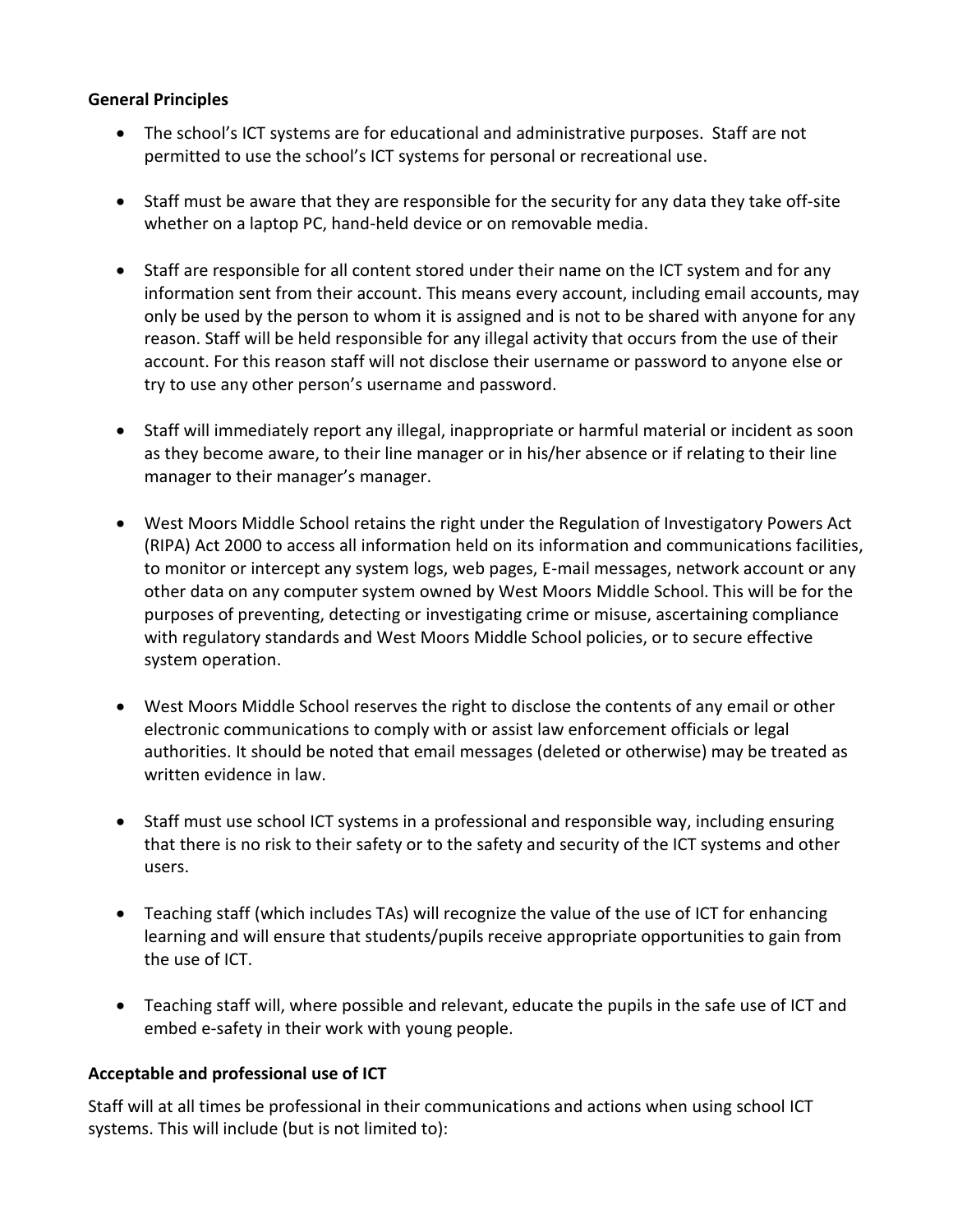*Social Networking and Code of Conduct* 

- only using chat and social networking sites in school for educational purposes and with prior permission of the Headteacher.
- following Dorset's Social Networking policy and Code of Conduct at all times (including off-site and in their own time) which will mean that they do not take part in any on-line activity that may compromise their professional responsibilities or the reputation of the school.

## *Email addresses and use of email*

- carrying out all school based correspondence *(including that with students/pupils/parents/ carers/colleagues)* using official school systems; this includes using a school email address in the format [name@westmoorsmid.dorset.sch.uk.](mailto:name@westmoorsmid.dorset.sch.uk) Any such communication will be professional in tone and manner. Email should be carefully constructed as per other types of correspondence and users of the email system are responsible for ensuring that they are acting in compliance with legal and acceptable use conditions.
- not using school email address for personal correspondence *including private internet shopping.*

### *Data Protection including storage of information on portable devices*

- not accessing, copying, removing or otherwise altering any other user's files, without their express permission.
- any information regarding children that is held on school based property e.g. laptop will be password protected and held on the machine/device for the shortest time possible. A master copy of the data must be maintained on the school servers and updated as soon as practical whenever the data on the portable system is changed.
- laptop users assessing the risks of taking data with them to meetings or to work on at home. If they do choose to do so then particular care should be taken during transportation to prevent systems being stolen from vehicles or by leaving items unattended, even momentarily.
- users being aware that they are responsible for the security of the data they are taking away, whether on a laptop PC, hand-held device or on removable media (*e.g. USB Drive/CD/DVD*).
- at all times following the guidelines laid down by the School/LA Personal Data Policy and the Data Protection Act .

### *Using of equipment not owned by the school, including staff's own devices*

- **not connecting personal portable devices not owned by the school, ie laptops, iPads, Smart Phones, directly or indirectly to the school network without prior knowledge and consent of the Head Teacher.**
- only using privately owned equipment for communications relating to work in the case of an emergency where there is no other viable option. *NB, this means that except in an emergency staff should not telephone parents using their own mobile phone or landline.*
- not holding any data (which includes images) regarding children on any devices not owned by the school.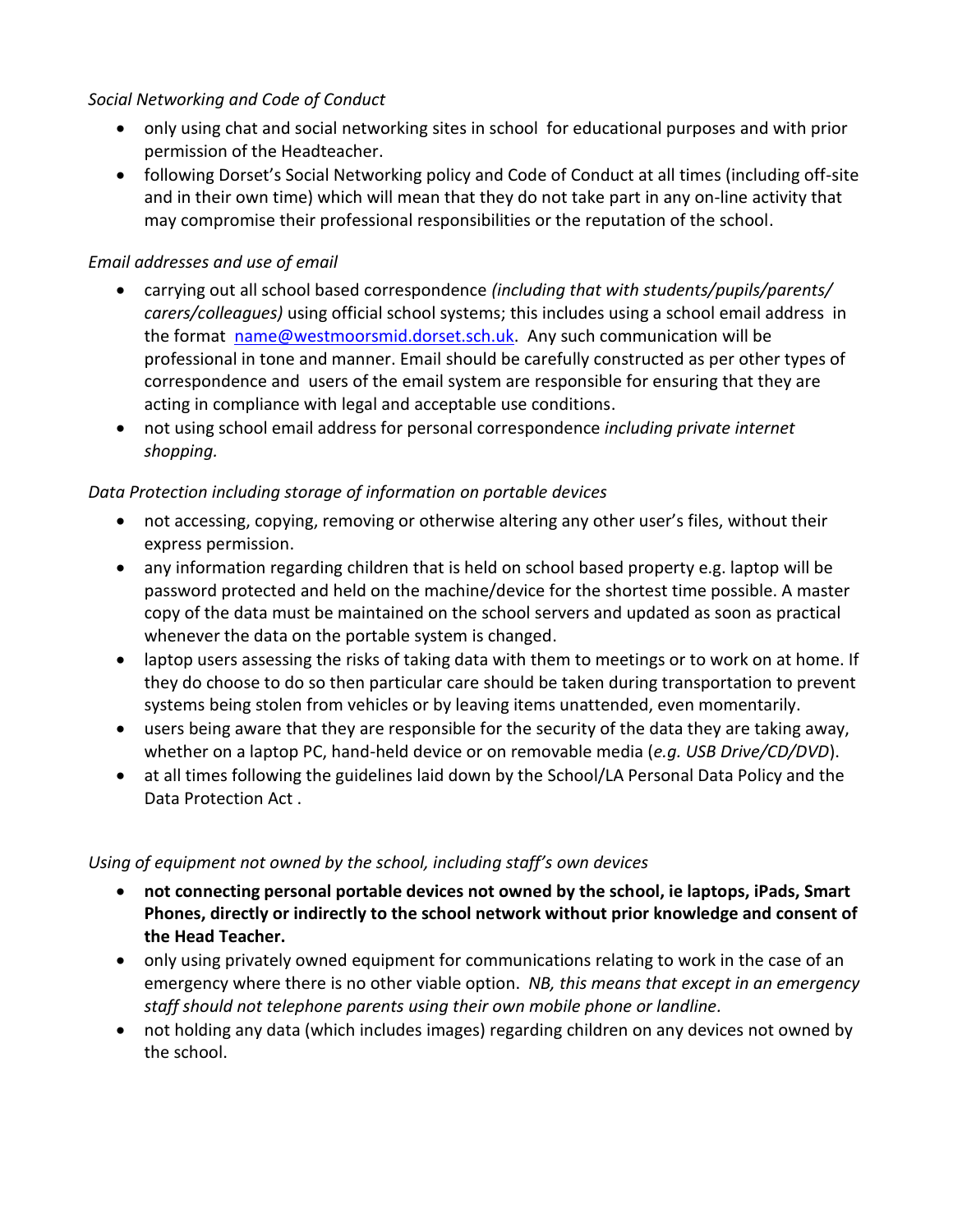### *Care of equipment*

- not installing or attempting to install programs of any type on a machine, or store programs on a computer without the prior consent of the Headteacher/IT coordinator.
- not disabling or causing any damage to school equipment including portable devices such as laptops.
- reporting any damage or faults involving equipment or software, however this may have happened.
- ensuring that strong security measures are introduced to all portable equipment, as soon as practical after purchase, particularly if the equipment has networked access capability.

#### *Internet security*

 only by-passing the school's internet filtering system by using the RM Proxy Server system (which may be monitored) using a 'user name' and password provided by the Headteacher/IT coordinator.

### *Preventing the Spread of Malicious Software (Viruses)*

- not opening any attachments to emails, unless the source is known and trusted, due to the risk of the attachment containing viruses or other harmful programs
- not transmitting any files which they know to be infected with a virus.
- ensuring that an effective anti-virus system is operating on any computer which is used to access West Moors Middle School ICT facilities.
- taking all other reasonable steps to prevent the receipt and transmission of malicious software, including ensuring that portable hard drives (*including 'memory pens'*) are only used to transfer files between computers that have an effective anti-virus system operating on them.

### *Downloading/uploading information*

- not downloading/uploading or accessing any materials which are illegal *(including still under copyright, such as some music) ,* inappropriate for a school or which may cause harm to others.
- not, without prior permission, making large downloads or uploads that take up internet capacity and prevent other users from being able to carry out their work; *this includes downloading films/some music.*

### *Images*

 ensuring that when/if staff take and/or publish images of others they will do so with their permission and in accordance with the school's policy on the use of digital/video images. Where these images are published it will not be possible to identify by name, or other personal information, those who are featured.

### **Legislation**

West Moors Middle School must ensure that its ICT systems and where applicable the supporting infrastructure complies with the relevant legislation and contractual requirements. It is the responsibility of all adult users of West Moors Middle School ICT facilities to make themselves aware